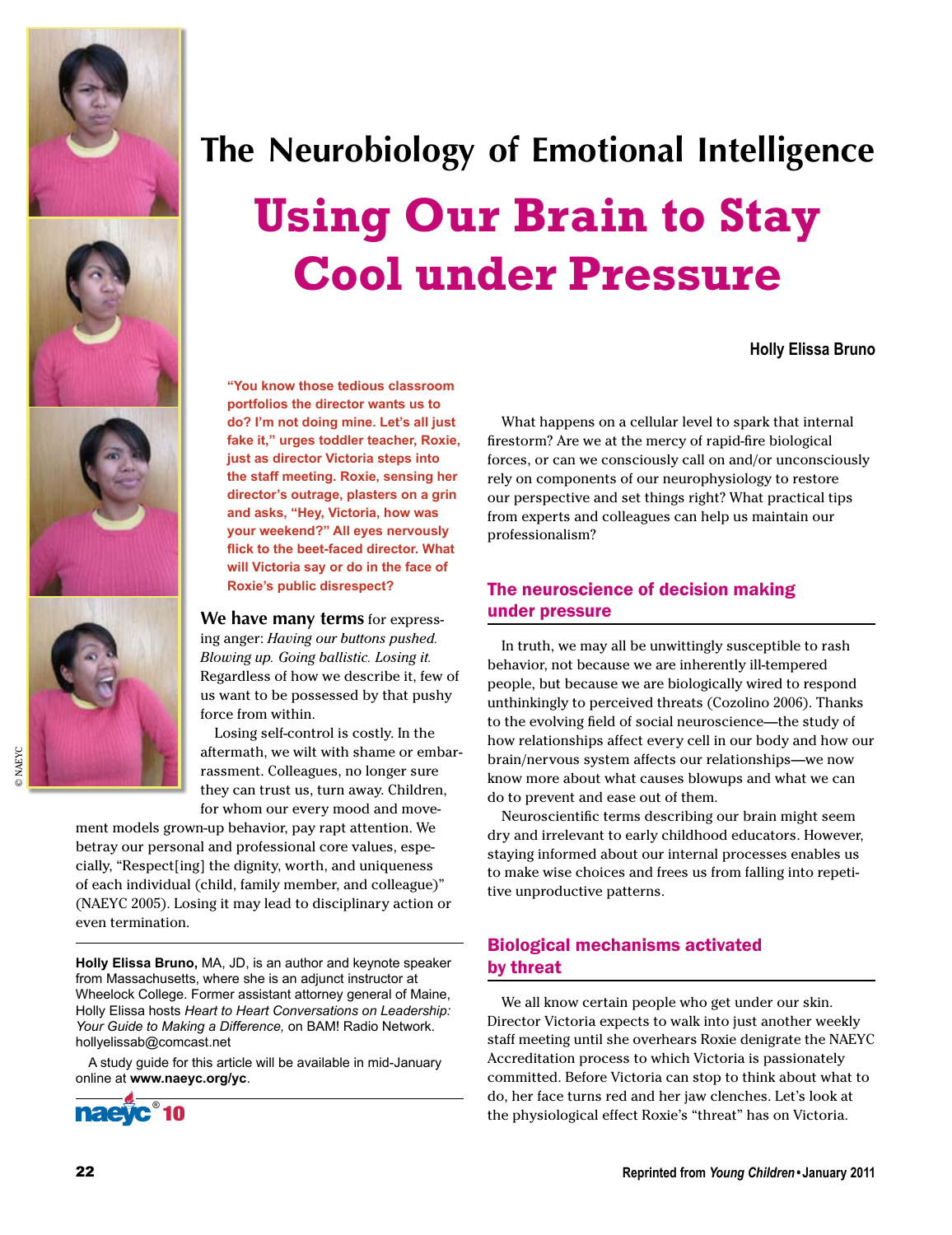### Amygdala: The reptile within

Imagine peering inside your own brain. In the center you would see four almond-shaped glands called the amygdala (or amygdalae). The amygdala keeps us safe from harm and is the switch that triggers heart-pounding enzymes. The ensuing adrenalin or cortisol rush, like a tidal wave, wipes out our thinking. This is our fight-or-flight response.

The amygdala is the hot button when your buttons get pushed. It energizes us to protect and defend others and ourselves. If we see a 2-year-old about to chomp down on another









child's arm, we rush to separate the children. Researchers from the University of Southern California labeled this the tendand-befriend response, in which individuals quickly circle together to help one another in a crisis (Taylor et al. 2000).

Whatever you call the amygdala's effect, the result is the same: instant, passionate action. As Louis Cozolino (2006) notes, "The amygdala works so fast that it can pair stimuli and a fear response far ahead of conscious awareness."

### Mirror neurons: How we catch each other's feelings

We have nerve cells called mirror neurons that allow us, without thinking, to mimic the feelings and movements of people around us. To envision how mirror neurons work, picture a glittering school of fish darting and rising as one in perfectly synchronized motion. A biological force compels that perfection. Similarly, if you have felt the rippling exhilaration of a crowd at a sports event, you have experienced mirror neurons in action.

For better or worse, mirror neurons imitate the feelings and/or bodily movements of those around us. If you are upbeat at a staff meeting when everyone else is dour and negative, your optimism will likely be pulled down as your neurons mirror the soggy mood. Similarly, if everyone is looking up at the sky, you will find yourself looking up.

Mirror neurons have positive and negative affects in group situations. They can contribute to a feeling of team spirit and joie de vivre and allow us to

**The amygdala keeps us safe from harm and is the switch that triggers heart-pounding enzymes.**

deeply empathize with others. But mirror neurons can also allow corrosive negativity by a few to shred team morale.

*Amygdala hijack* is Daniel Goleman's term for times when our buttons get pushed and we rush to action (1995). If Victoria's amygdala is being hijacked, her employees' mirror neurons are likely to pick up the intense, often frightening, feeling.

What does this have to do with leadership? "In the interpersonal flow of emotion, power matters," Goleman explains (2006, 24). Employees are wired to pay more attention

to a leader's messages than to a peer's, unless that peer is the de facto leader.

Just as leaders can positively influence staff's attitudes and actions, bullies can have a negative impact. A rampant gossiper, for example, will have considerable power to nonverbally broadcast her threat to others. People begin to think, "If she gossips to me, she will gossip about me." The most powerful person in a group, with or without the leadership title, will have a greater impact on team members' mirror neurons.

Mirror neurons are heavily responsible for a leader's communication to his or her staff. Cozolino reminds us that "we greatly underestimate the degree of information we are communicating to those around us . . . and how much our unconscious processes, while invisible to us, are often apparent to others" (2006, 112).

The effects of mirror neurons and the amygdala can be a blessing or bane to leaders. Staff members feel deeply the encouraging and visionary messages of their leader. This gives leaders power to promote positive change and soothe raw feelings. However, if a leader loses it (experiences an amygdala hijack), her unleashed feelings may swiftly knock down staff morale.

How can we avoid losing control of our emotions?

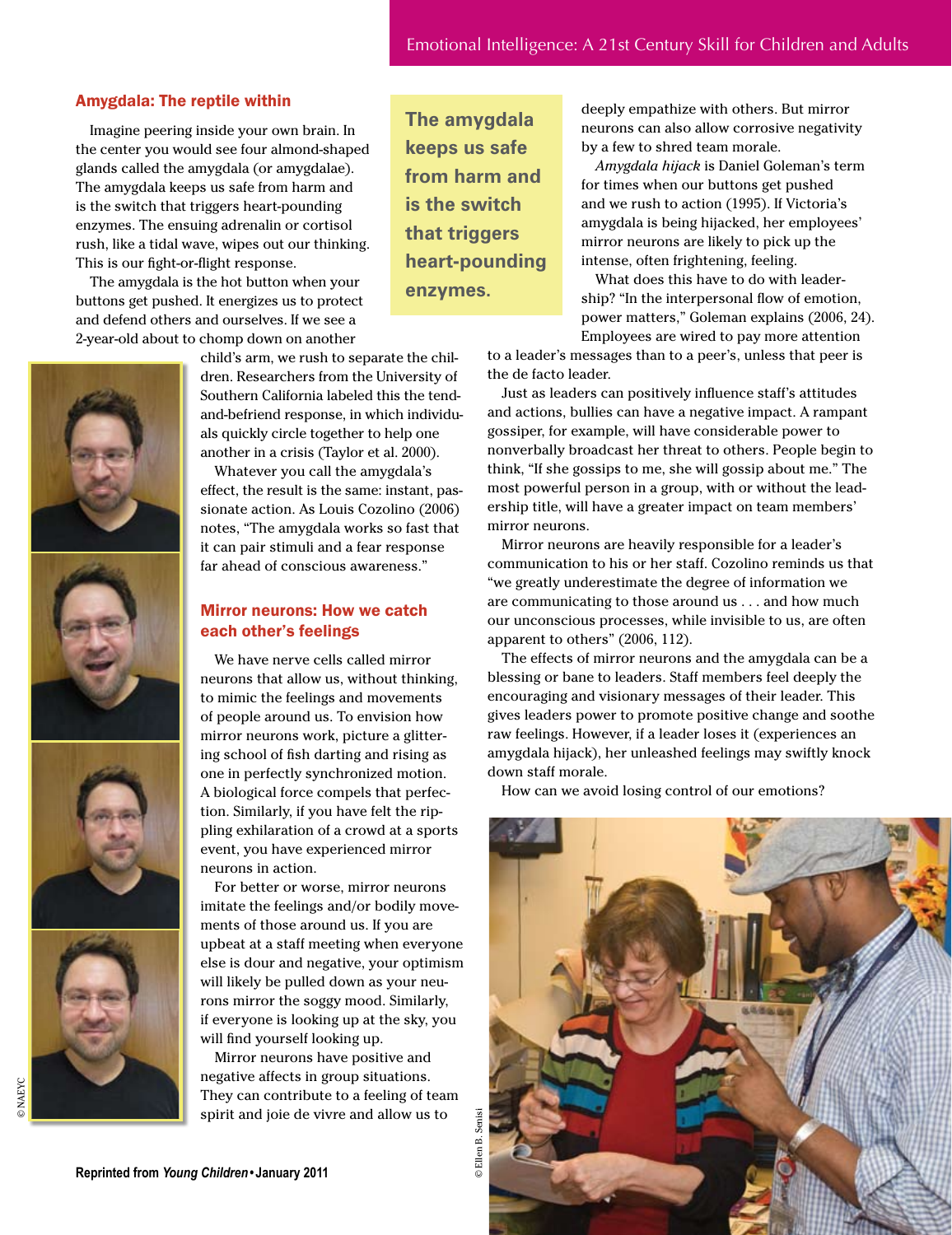### Brain components that help restore sanity

When my son, Nick, at 2 years old, couldn't persuade another child to let him play with a coveted toy, he sometimes resorted to biting. Nick's teachers and I would intervene, saying, "Use your words, Nick." As Nick's brain matured, problem-solving capacities replaced impulsive reactions. Like Nick, we can count on diverse parts of our brain to restore us to sanity, even under threat.

### Orbitofrontal cortex: The brain's executive function

A useful development occurred in the evolution of the human brain. Slowly, our prefrontal cortex grew, and with it, our capacity to back off and regain perspective in the midst of threats. Although the amygdala can still override our executive function (based in the orbitofrontal cortex [OFC]), we can take conscious steps to reactivate the calmer part of our brain.

Emotional intelligence is the ability to read people as well as we read books. Psychologists Salovey and Mayer, in defining the term *emotional intelligence*, explain, "Emotional intelligence involves the ability to perceive accurately, appraise and express emotion; the ability to access and/or generate feelings when they facilitate thought; the ability to understand emotion and emotional knowledge; and the ability to regulate emotions to promote emotional and intellectual growth" (2004, 35). In short, emotional intelligence means "managing feelings so that they are expressed appropriately and effectively, enabling people to work together smoothly toward their common goals" (Goleman 1998, 7).

Emotional intelligence helps us acknowledge and learn from our feelings. We need emotional intelligence to understand others and ourselves accurately. Rather than being ruled by unconscious biological forces, such as amygdala hijacks or the mimicry of mirror neurons, we can hone our emotional intelligence to

**1.** Acknowledge and listen to our feelings by asking, "What's going on in my body right now?" "What feelings am I picking up from others?"

**2.** Accept that feelings offer useful information: "What are these sensations and feelings telling me?"

**3.** Step back to regain perspective and identify options: "If my heart weren't pounding, what might I do?" (Bruno 2008).

A person's IQ—the ability to rationally combine and separate concepts, judge and reason,

and engage in abstract thought is often associated with the brain's executive function. For years, IQ was considered intellect untainted by emotion. Purely logical analysis was thought to be superior to the muddled thinking caused by feelings.

**Emotional intelligence is the ability to read people as well as we read books.**



Logical thinking is still critical; however, the executive function by itself is rarely enough. We need emotional intelligence to help us call on that executive function. The data from our emotions can significantly serve our rational analysis. Daniel Goleman (1995) suggests that 80 percent of major life decisions require emotional intelligence, not IQ.

### Emotional intelligence: Feelings are a free and endless source of data

Thanks to mirror neurons, we cannot hide our emotions from others, who can sense when we are discouraged, nervous, or happy. Our heartbeat communicates messages to people within five feet via electromagnetic pulses (McCraty, Atkinson, & Bradley 2004). A quickened heartbeat may communicate, "Welcome!" or "Back off!" Although we cannot stop our emotions from communicating, we can pay attention to these indicators of emotions:

Fear: Shallow breathing, throat tightness, racing heart, pressure to run away or fight

Anger: Heat in the face, adrenalin surge, clenched fists, shoulders braced for a fight

> **Guilt:** Looking down or away, feeling smaller inside, crumpled body

- Shame: Intense pressure to wilt into nothing or "beat ourselves up," shrinking heart
- Joy: Light-hearted, head up, walking tall, bubbling energy, open to embrace
- Sadness: Lump in throat, misting eyes, tightness in chest, aching heart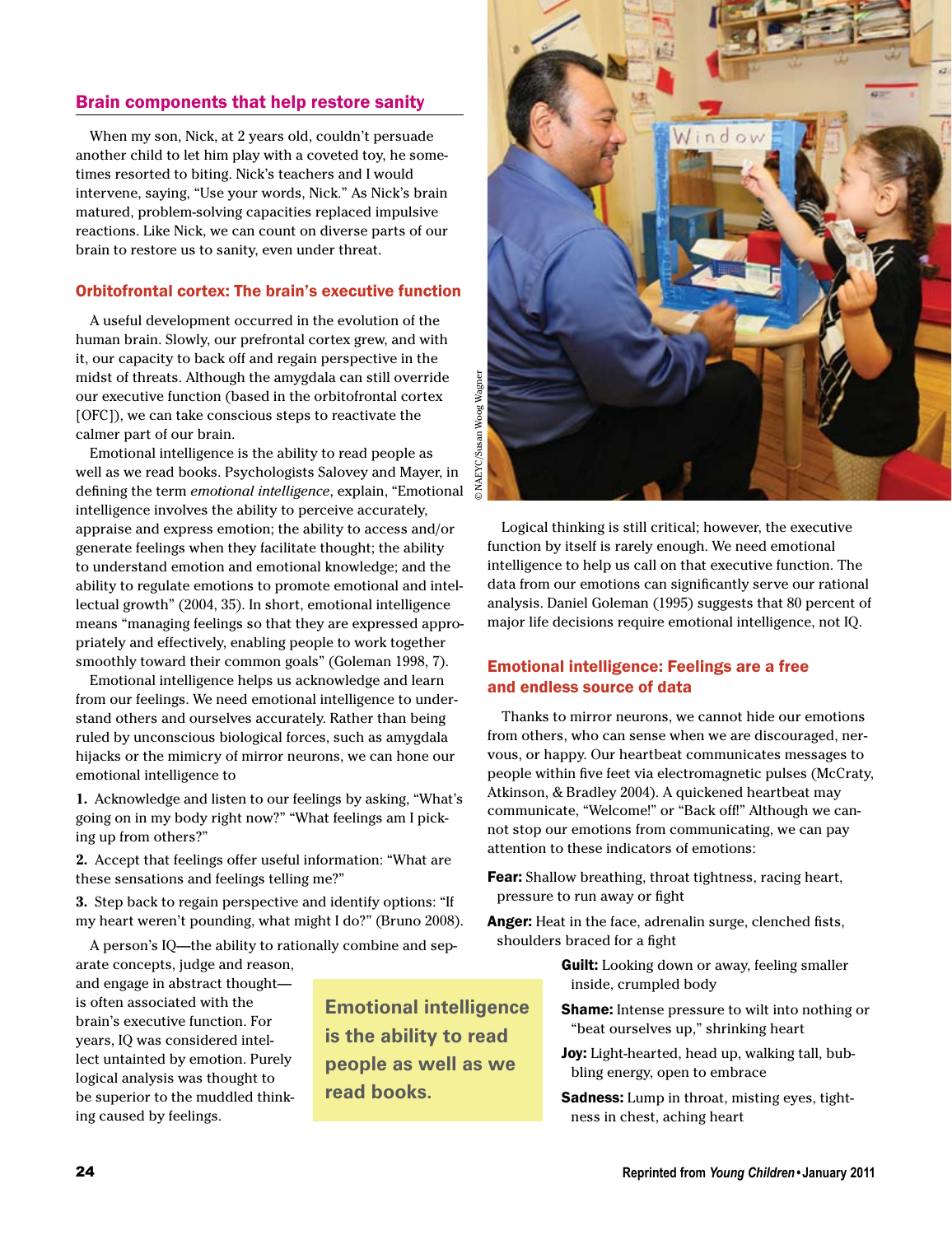In the introductory vignette, Victoria's red face communicates her anger to the staff. Her sweating palms tell her she senses fear in the environment. In that moment, armed with this valuable emotional information, Victoria can take a deep breath, pull her shoulders back, and call on her executive function for help.

To envision executive function at work, picture a practitioner of *tai chi,* a martial art of self-defense. When an attacker strikes out at the tai chi expert, that expert steps to the side. This causes the attacker to plunge off-balance, deflecting the violent energy. Our emotional intelligence, like tai chi practice, allows us to step aside emotionally to stay out of harm's way.

Executive function allows us to stay cool. If you can recall a time when something that should have pushed your buttons didn't, your orbitofrontal cortex was probably activated.

### Insula, anterior cingulate cortex, superior temporal sulcus: Trusting our gut

Sometimes, when our amygdala punches our OFC out of commission, we need to rely on other parts of our brain. Fortunately, there are other brain capacities that allow us to act appropriately, especially in the face of danger. Malcolm Gladwell calls one of these intuitive processes "thin-slicing" (2005, 23). Thin-slicing occurs when we judge situations or individuals based on the thinnest slice of experience. Gladwell explains, "We thin-slice whenever we meet a new person or have to make sense of something quickly or encounter a novel situation. We thin-slice because we have the ability to, and [have] come to rely upon that ability" (2005, 44). Thin-slicing is not a rare ability. It is "a central part of what it means to be human" (Gladwell 2005, 43).

Three parts of our brain help us make instantaneous, intuitive decisions:

**insula** (is instrumental in emotional processing);

- anterior cingulate cortex (allows us to make decisions based on our experience with and assessment of prior outcomes); and,
- superior temporal sulcus (helps us anticipate other people's thoughts and emotions by reading their, and our own, sensory stimuli).

We have all heard of acts of heroism, like the man who leapt like a gazelle to save an ailing person who had fallen onto New York City subway tracks. Or US Airways pilot Sully, who relied on thin-slicing to guide his aircraft to a safe landing on the Hudson River. Most of these heroes say simply, "I was just doing what anyone would have done."

Trusting our intuition, our gut decisions in dangerous situations, is reassuring. Gut decisions are far more than

## Brand new from NAEYC!

### Young Investigators:

### The Project Approach in the Early Years (2nd ed.)

*by Judy Harris Helm & Lilian Katz*

This bestselling book has been updated and now covers the role of technology and new media and addresses the need to attend to nature experiences. This revised edition includes expanded toddler projects.

The authors updated all sections, including

- how to implement the project approach in all early childhood education settings,
- step-by-step guidance,
- explicit examples for incorporating standards in planning and teaching,
- and more!

**Copublished with Teachers College Press**

*An NAEYC Comprehensive Member Benefit*

**Item #244** • **ISBN: 978-0-8077-5153-4** • **2011** • **148 pp** • **Softcover** • **Members: \$20.00 20% savings** • *List: \$25.00*



**Meet and hear the keynote of the renowned Dr. Lilian Katz at the NAEYC 20th National Institute for Early Childhood Professional Development, June 12–15, 2011, in Providence, Rhode Island!**

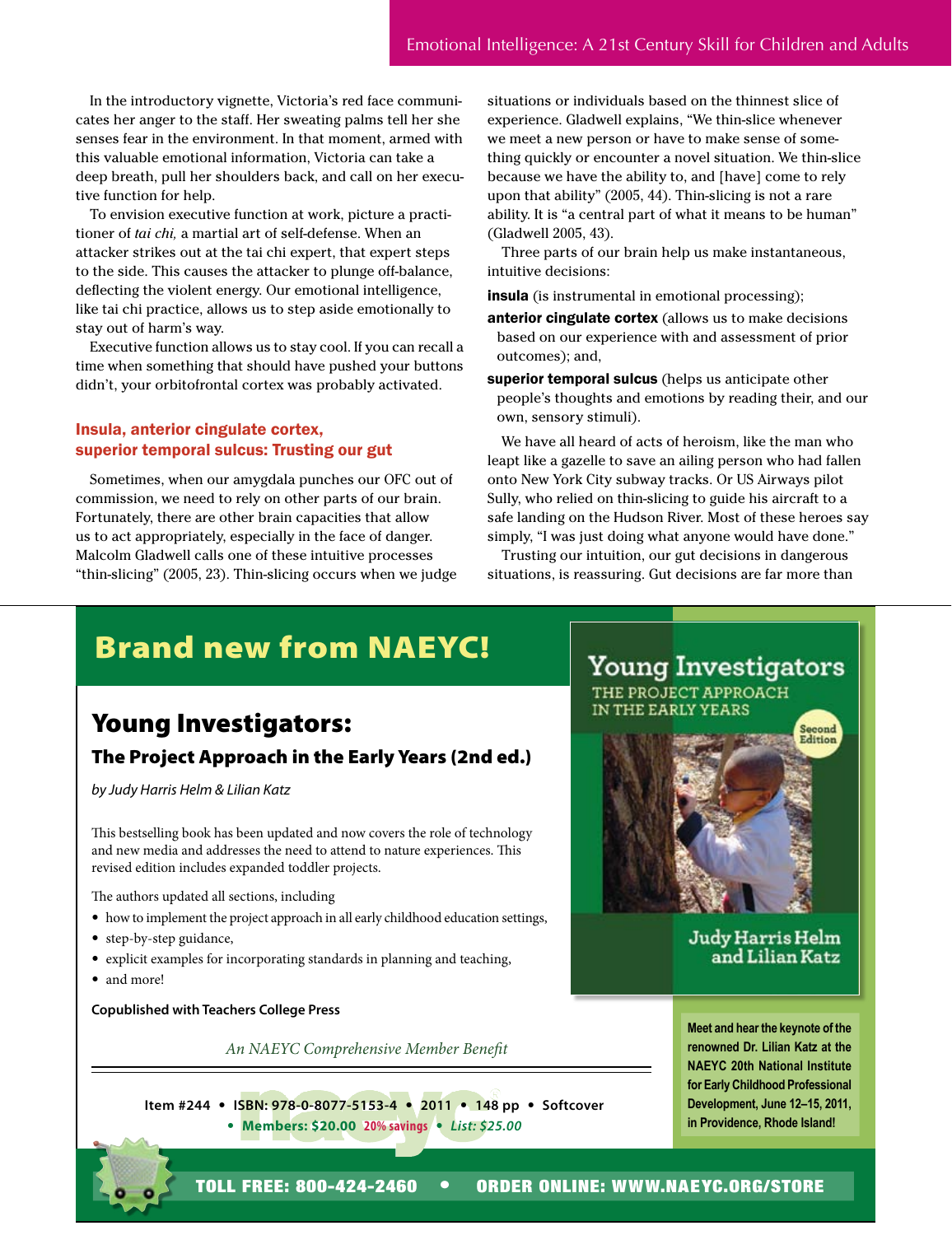

irrational acts: they use all our learning from prior difficult experiences. Each time we redirect a toddler from biting to another activity, we rely on our instinct to protect children from harm.

Functional MRI (fMRI) studies do not show the OFC "lighting up" when we make gut decisions. Instead, parts of the brain linked to emotion and intuition (the insula, sulcus, and cingulate) are activated. In layperson's terms, in making a gut decision, we heed the wise voice within. Our executive function by itself cannot produce our best problem solving (Gilkey, Caceda, & Kilts 2010). Paying attention to our gut responses and intuition leads to holistic, effective decision making.

Gladwell describes this as the work of our "adaptive unconscious . . . the giant computer that quickly and quietly processes a lot of the data we need in order to keep functioning as human beings" (2005, 11). Rudyard Kipling called it keeping "your head when all about you are losing theirs and blaming it on you."

### How can I make wise decisions under pressure?

Thanks to recent research in neuroscience, we now know we can call on both rational processes and gut instincts when under pressure. Recall when you stepped up to do the right thing regardless of fearsome pressures from within and without.

What can we learn from colleagues and other experts about acting wisely under pressure? I have had the honor of interviewing early childhood leaders and others on the question, "How can we keep our heads when all about us are losing theirs and blaming it on us?"

Here are some of their insights on engaging healing parts of the brain when under pressure:

**I check in with myself: Am I angry? Upset? Worried? I acknowledge those feelings as parts of myself. Then, I dialogue with those feelings: "I know you're upset: How can I help?"**

*—Bryan Robinson,* **"Overworked Educators: Dedicated, Fearful or Addicted to Work?"**

**As we tell children, "You can be angry, but your actions don't have to be done in anger."**

> *—Debra Sullivan,* **"Dealing with the Death of a School or School Program"**

**Turn quacking ducks into eagles that soar above. Find out what's going on: a lot of people have "stuff" in their lives. Tell them, "Talk to me. Why are you so against this?" Develop an action plan together that gets them involved.**

**—Neila Connors, "Teacher Negativity: Turning Nay-Sayers into Hooray-Sayers"**

**Listen one time really well to capture their main point. Drill down on the main point. Redirect the person's attention to problem solving. Ask, "What do you think we should do? What do you think I should do? I want to help you, but I need your help too."**

> *—Rick Kirschner,* **"Dealing with People You Can't Stand"**

To listen to complete interviews on the online radio program, *Heart to Heart Conversations on Leadership: Your Guide to Making a Difference,* go to **www.BAMradionetwork.com** (click on "For Leaders"), or go to **www.hollyelissabruno.com**.

### Humor: Emotional intelligence's powerful partner

Humor can lighten up the heaviest situation. When I laugh at myself, I stand a better chance of "getting over myself" in the moment. Brown advises, "When people are able to find that sense of play in their work, they become truly powerful figures" (2009, 154). Laughter and playfulness allow use of our reptilian amygdala, our purely logical OFC, and our thin-slicing ability in collaboration. Consider how Victoria can employ humor as she calls on all of her brain's resources to professionally deal with Roxie's affront:

**Roxie's undermining comment speeds at Victoria like a poisoned dart, but Victoria dodges it. She pauses, breathes deeply, and firmly meeting Roxie's gaze, says, "It sounds like we need to have a frank discussion about classroom portfolios. You all know I will never win the prize for Most Organized Director; however, if I can pull off the organizational portfolio with your help, I believe we can work together so each of you can complete your classroom portfolio. Trust me, faking it is not an option. Roxie, level with us: what's your real issue with portfolios, and what do you need to get the job done?"**